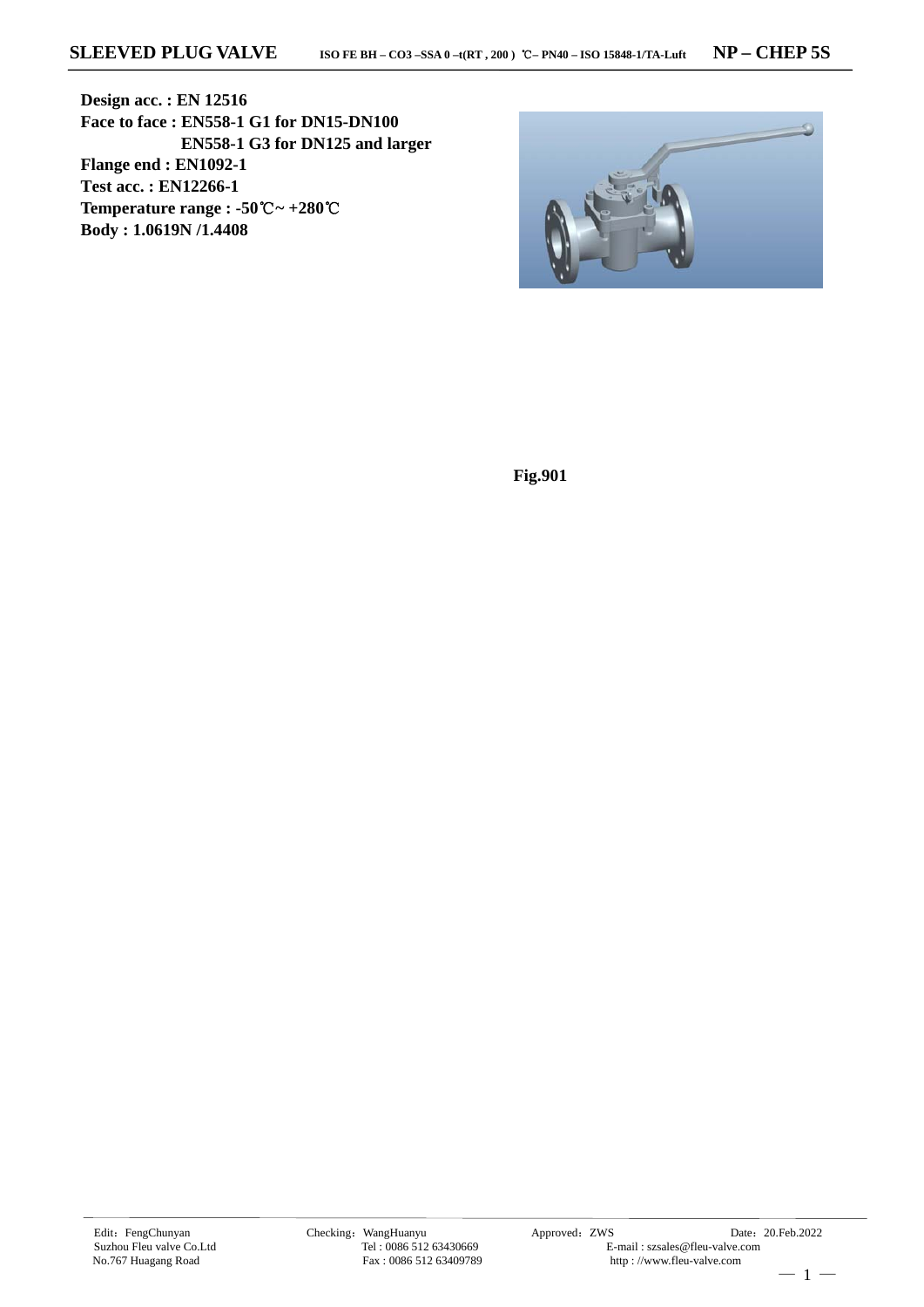

| FIG.<br>Pressure |             | Material | Range      |  |
|------------------|-------------|----------|------------|--|
| 133.901          | <b>PN16</b> | 1.0619N  | DN15-DN600 |  |
| 135.901          | <b>PN40</b> | 1.0619N  | DN15-DN600 |  |
| 153.901          | <b>PN16</b> | 1.4408   | DN15-DN600 |  |
| 155.901          | <b>PN40</b> | 1.4408   | DN15-DN600 |  |

-**Camprofiled body cover joint gasket**

-**360° degree portlip design toensure sleeve containment**

-**No cold-flow, deformation, or rotation of the sleeve**

-**Large shut-off area to assure long-lasting in-line sealing**

-**Dead cavity free**

- **-0 Leakage after 100000 cycle**
- -**FLEU 5S sealing system**
- -**Mounting-flange for actuators acc. to ISO 5211**
- -**ASME version available**

### **Technical Details**

| <b>Body Materials</b> | Carbon Steel 1.0619N, ASTM A216 WCB, 1.1138, ASTM A352 LCC/LCB                     |  |  |  |  |  |
|-----------------------|------------------------------------------------------------------------------------|--|--|--|--|--|
|                       | Stainless Steel 1.4408, ASTM A351 CF8M, 1.4308, ASTM A351 CF8                      |  |  |  |  |  |
| Size range            | DN15-DN600 /1/2"-24"                                                               |  |  |  |  |  |
| Pressure range        | PN10-PN40 /150lbs-300lbs                                                           |  |  |  |  |  |
| Temperature range     | -50 $\degree$ up to +280 $\degree$                                                 |  |  |  |  |  |
| <b>Connection</b>     | Flanged End, Weld End                                                              |  |  |  |  |  |
| <b>Options</b>        | Different sleeve and packing materials, Firesafe, Actuation, Full and reduced port |  |  |  |  |  |
| <b>Certificates</b>   | ISO15848-1(BH CO3 200°C SSA 0), TA-Luft/VDI 2440, DGRL 2014/68/EU, AD 2000, API607 |  |  |  |  |  |
|                       |                                                                                    |  |  |  |  |  |

# *FLEU* **5S stem seal System**

### **1. Primary Seal to Atmosphere**

360° port lips and high pressure ribs ensure the seat seal and primary seal to atmosphere. Plug is adjustable.

#### 2. Secondary Seal to Atmosphere

Enabled wedge ring and plastic diaphragm design ensuring 2. protection to stem seal and body cover joint.

5. Packing adjustable if necessary



3. and 4. seal to atmosphere Patented live-loaded stem system

Optimizes sealing integrity to Atmosphere

Stem packing depending on operating conditions.

Various packing as PTFE PFA, Viton, Graphite

Cutway view on 5S